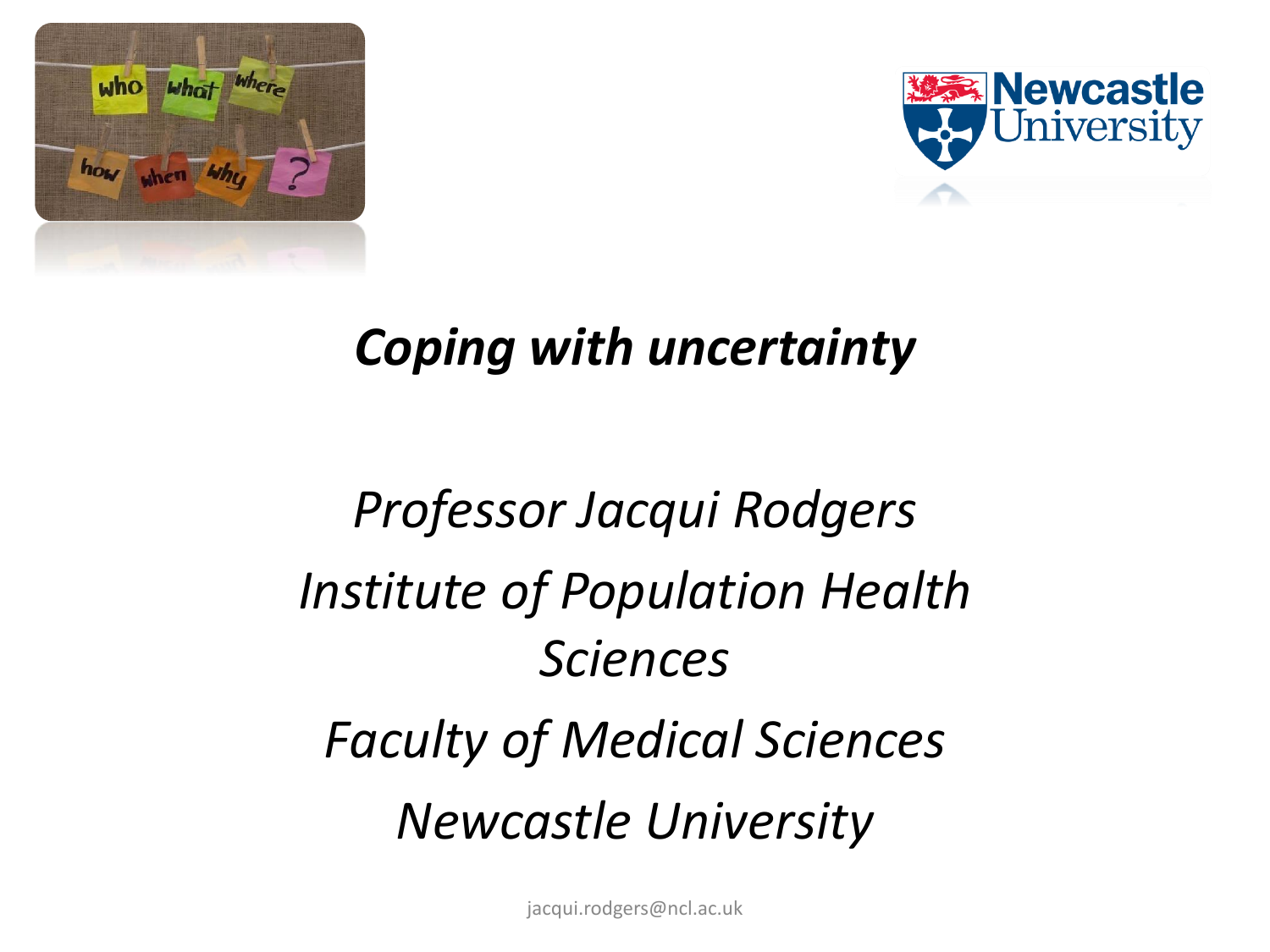## **COVID-19**



• Lots of uncertainty

➢*will I become poorly?* 

- ➢*will any of my family become poorly?*
- ➢ *when will I see Grandma/pa again?*
- ➢*when can I go back to school?*
- ➢*am I doing my schoolwork correctly?*
- ➢*will we have enough food?*
- ➢…..?

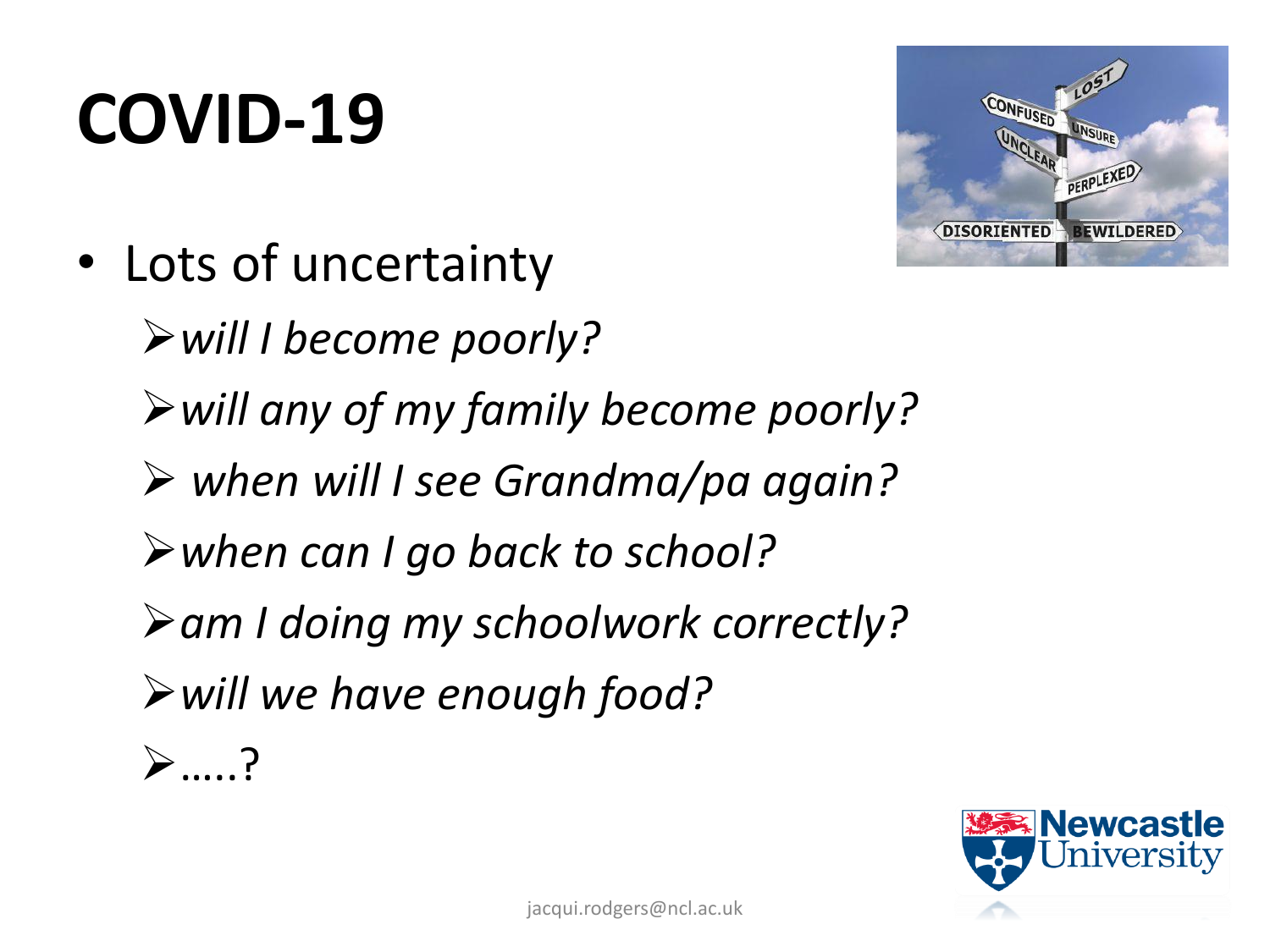## **How is COVID 19 affecting your child?**

- Children will be feeling a rollercoaster of emotions
- They may be feeling
	- Anxious or worried
	- Disappointed about missing out on events/activities
	- Frustrated about changes to dailylife/routines/activities
	- Angry
	- Helpless
	- Uncertain
	- Confined and isolated
- All of these feelings are completely understandable

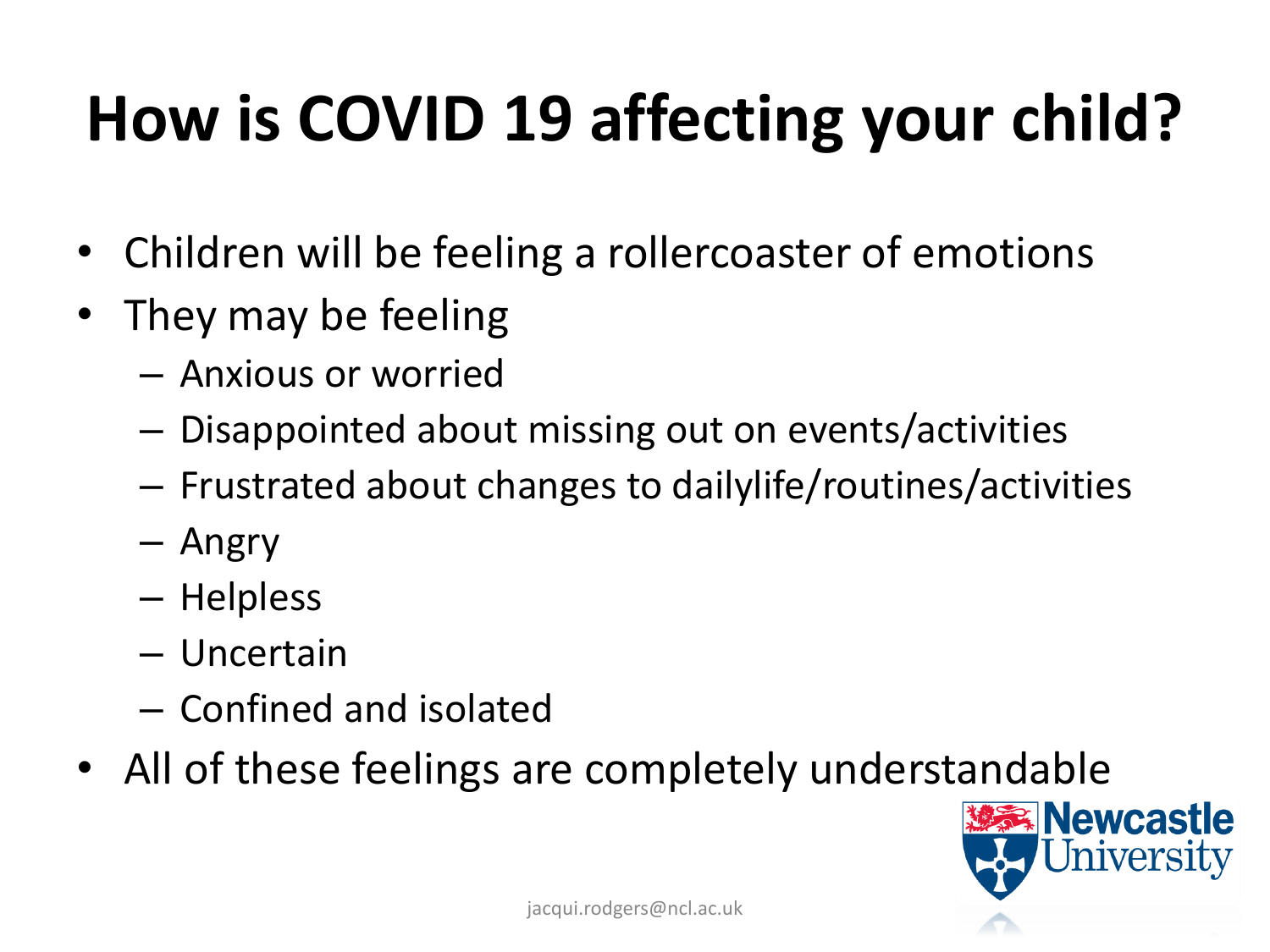# **How is COVID 19 affecting you?**

- Lots of things changed very abruptly
- We have had very little time to plan and to prepare our children
- The situation so novel we may doubt the usefulness of our usual strategies
- We may have our own worries and anxieties (health, loved ones, finances, employment)
- All of these feelings are completely understandable
- It can be hard to remain calm and reassuring at these times

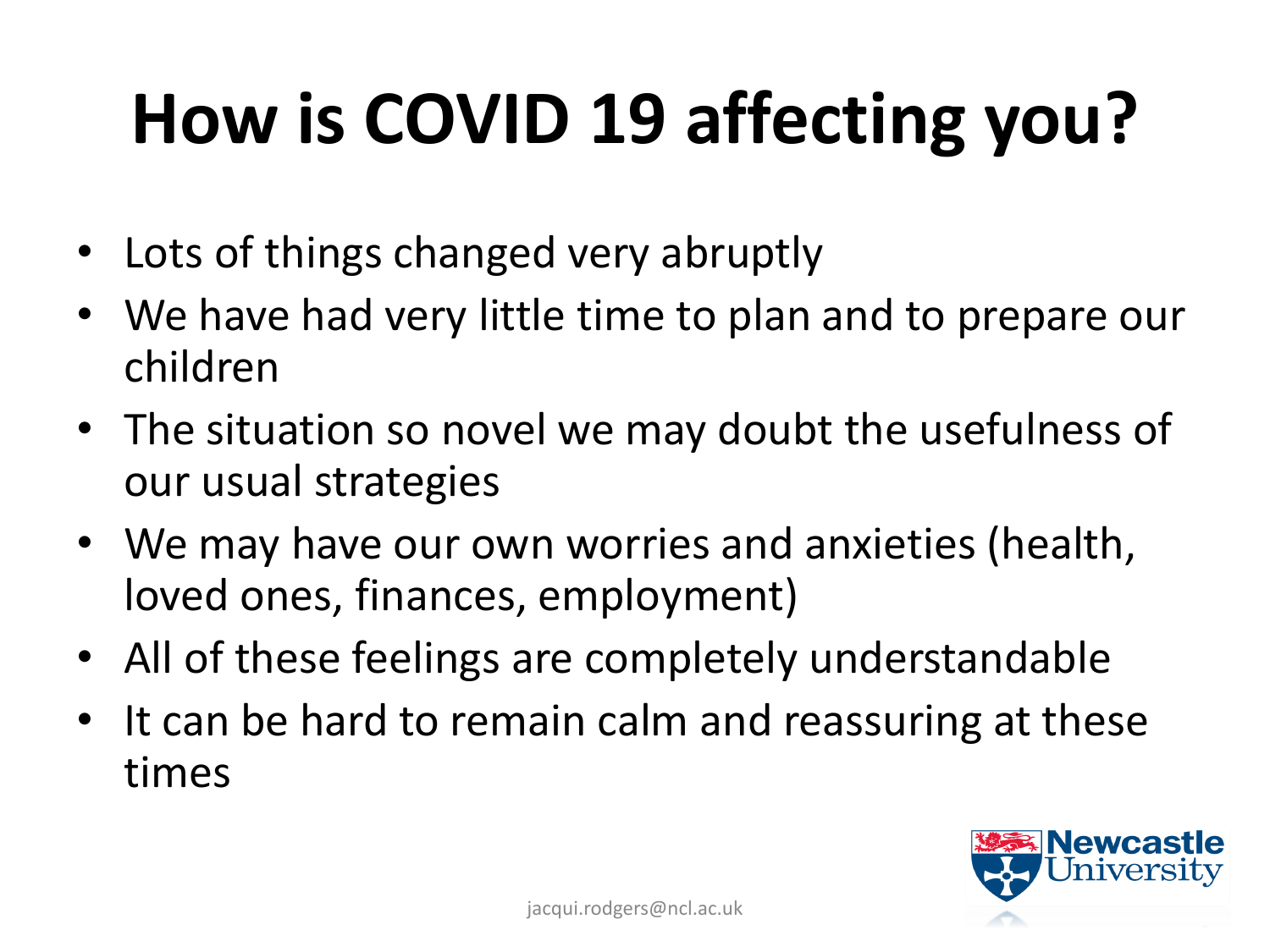## **Uncertainty and its impact**



- When we are **uncertain**
	- we have **less knowledge** than we would like to have,
	- nothing appears to be clear-cut,
	- and it is often **difficult to predict** what exactly will happen next.
- We **can all experience** difficulty with uncertainty.
- Autistic people tell us they often find it particularly difficult to cope with **uncertainty** in their lives.

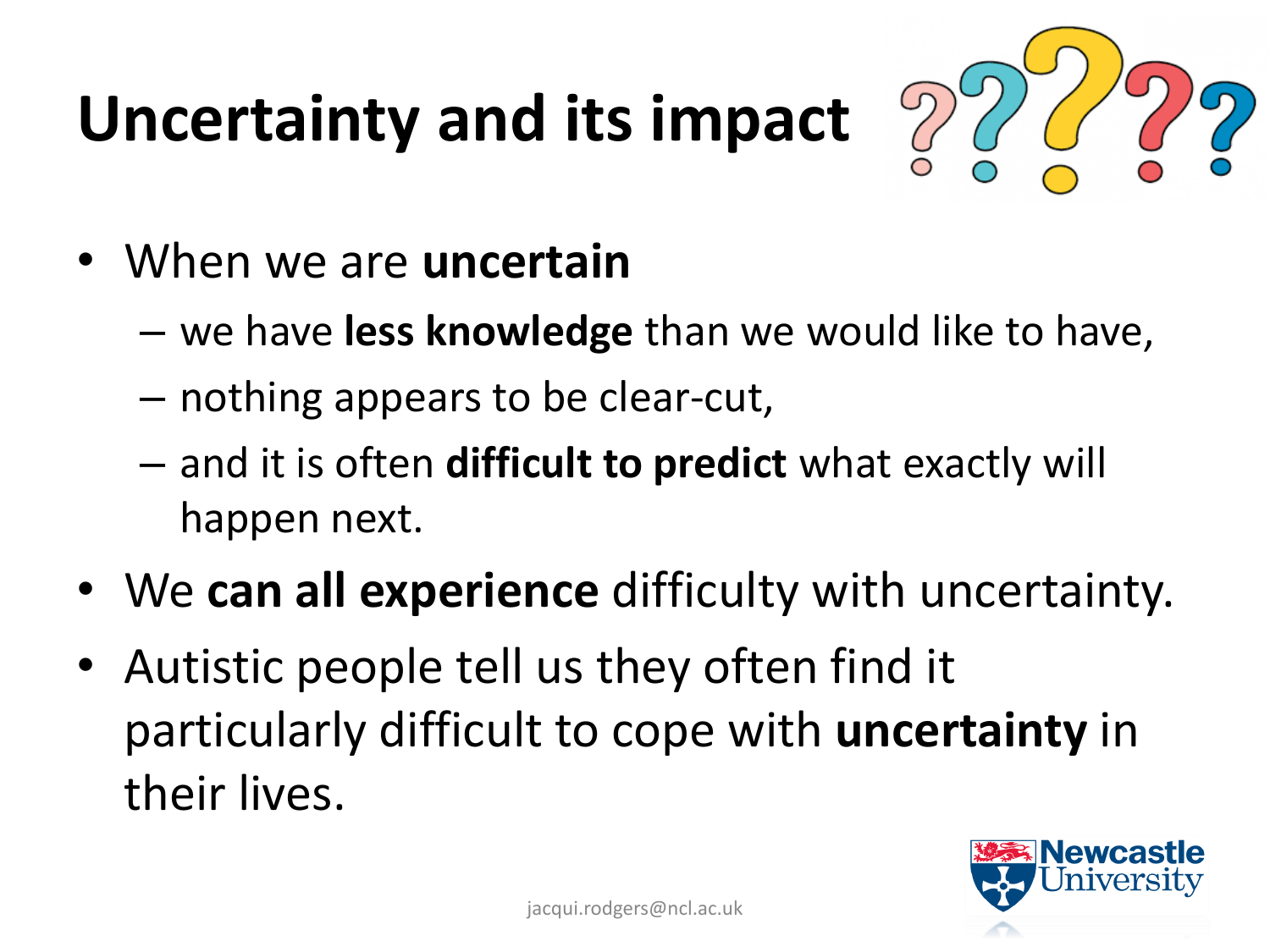## **Uncertainty & anxiety**



- **Uncertainty** can be **stressful** and **upsetting**,
- not knowing what is going to happen can feel very **negative**
- Some people try to **avoid uncertainty** at all cost.
- Research indicates that **difficulties coping with uncertainty** can lead to **anxiety**.

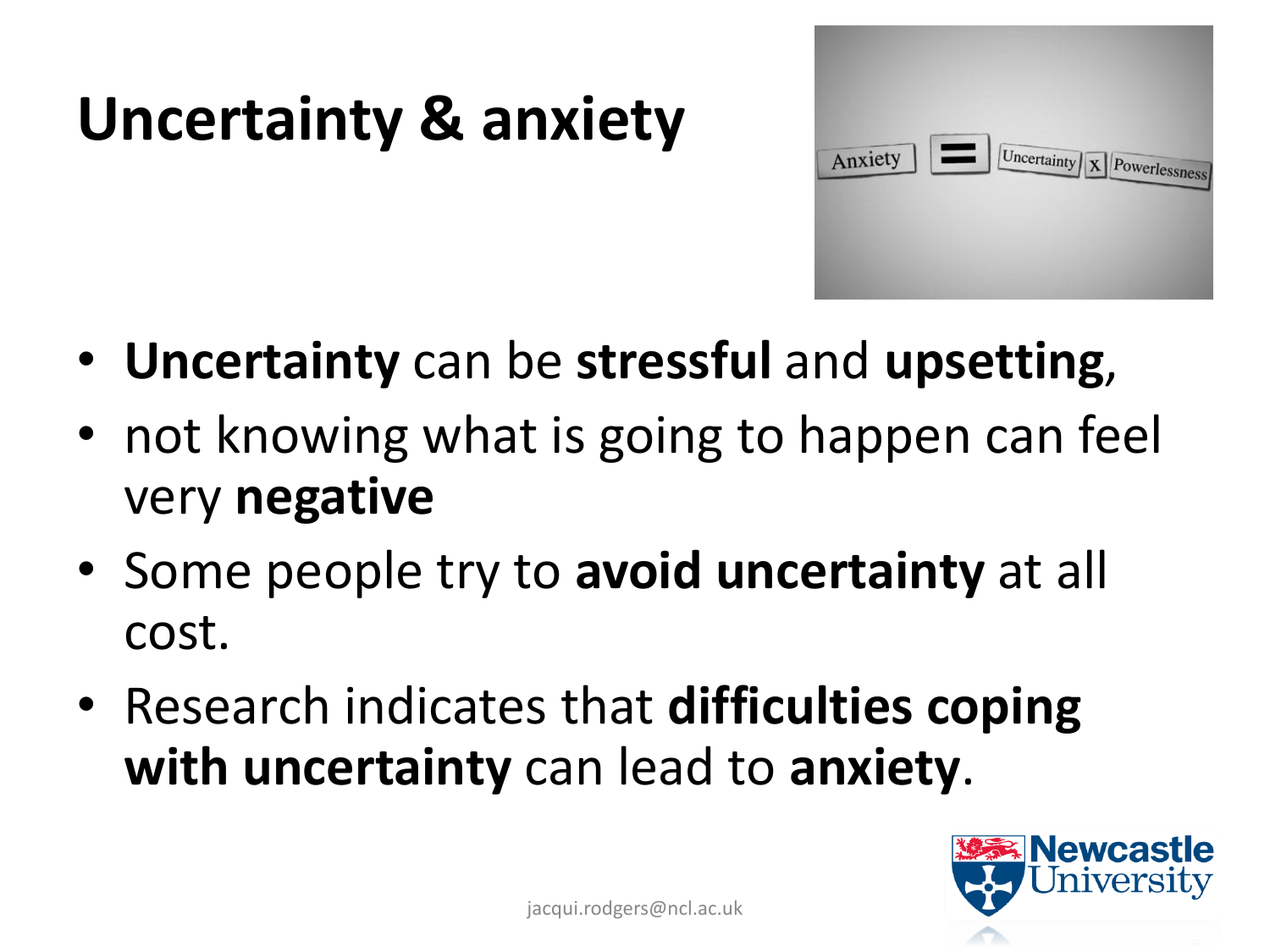#### **Supporting children in uncertain times Listening and Communicating Feeling Today**

- Listen and validate concerns
- Work together to find a way to express worries and to ask questions
- Develop a shared vocabulary for the situation and the feelings it provokes
- Use art, picture collages, toys etc. to talk about concerns

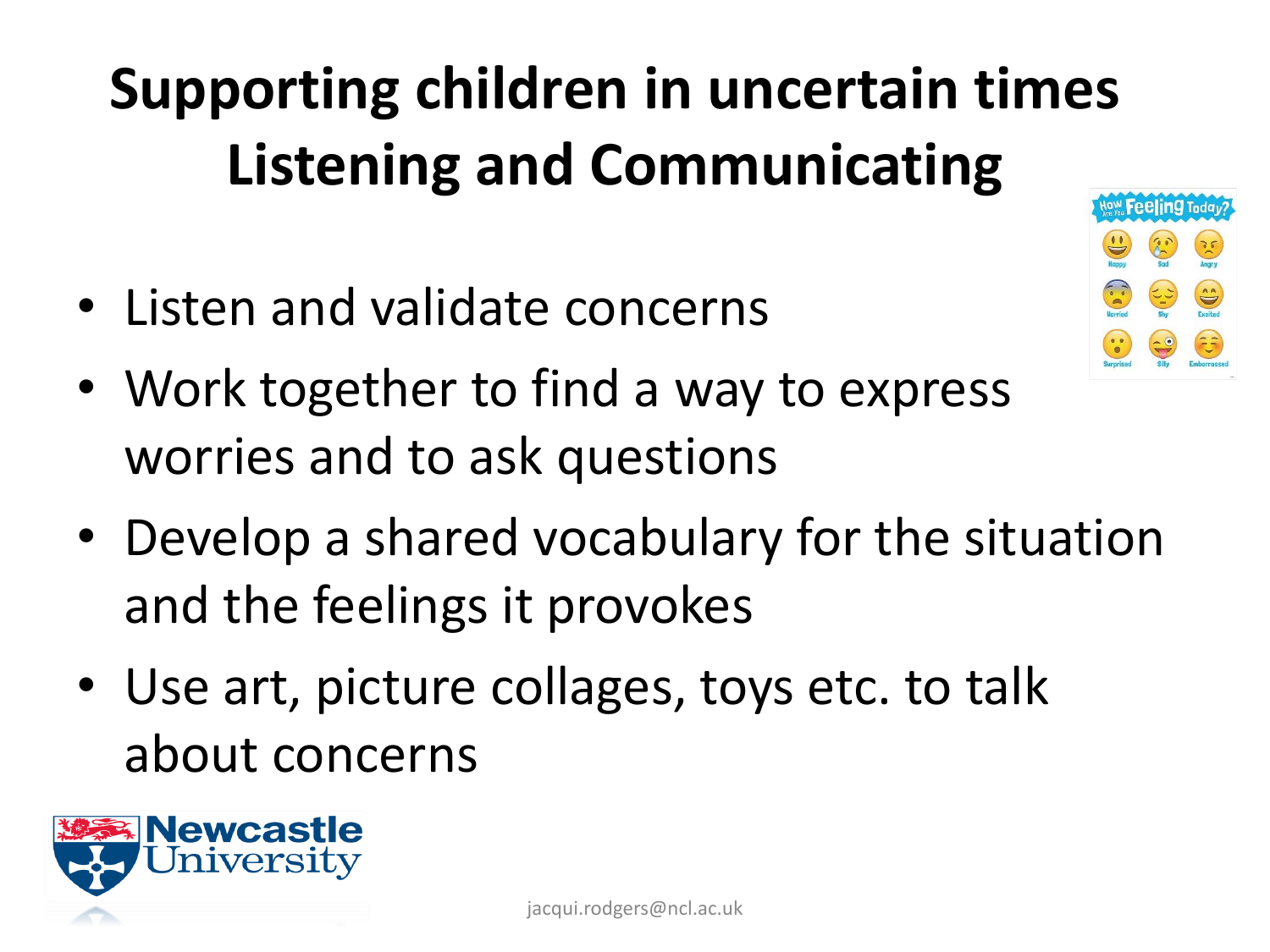#### **Supporting children in uncertain times Be Factual and Develop Strategies**

• Use social stories/comic strip stories to explain the current situation and build in examples of positive coping

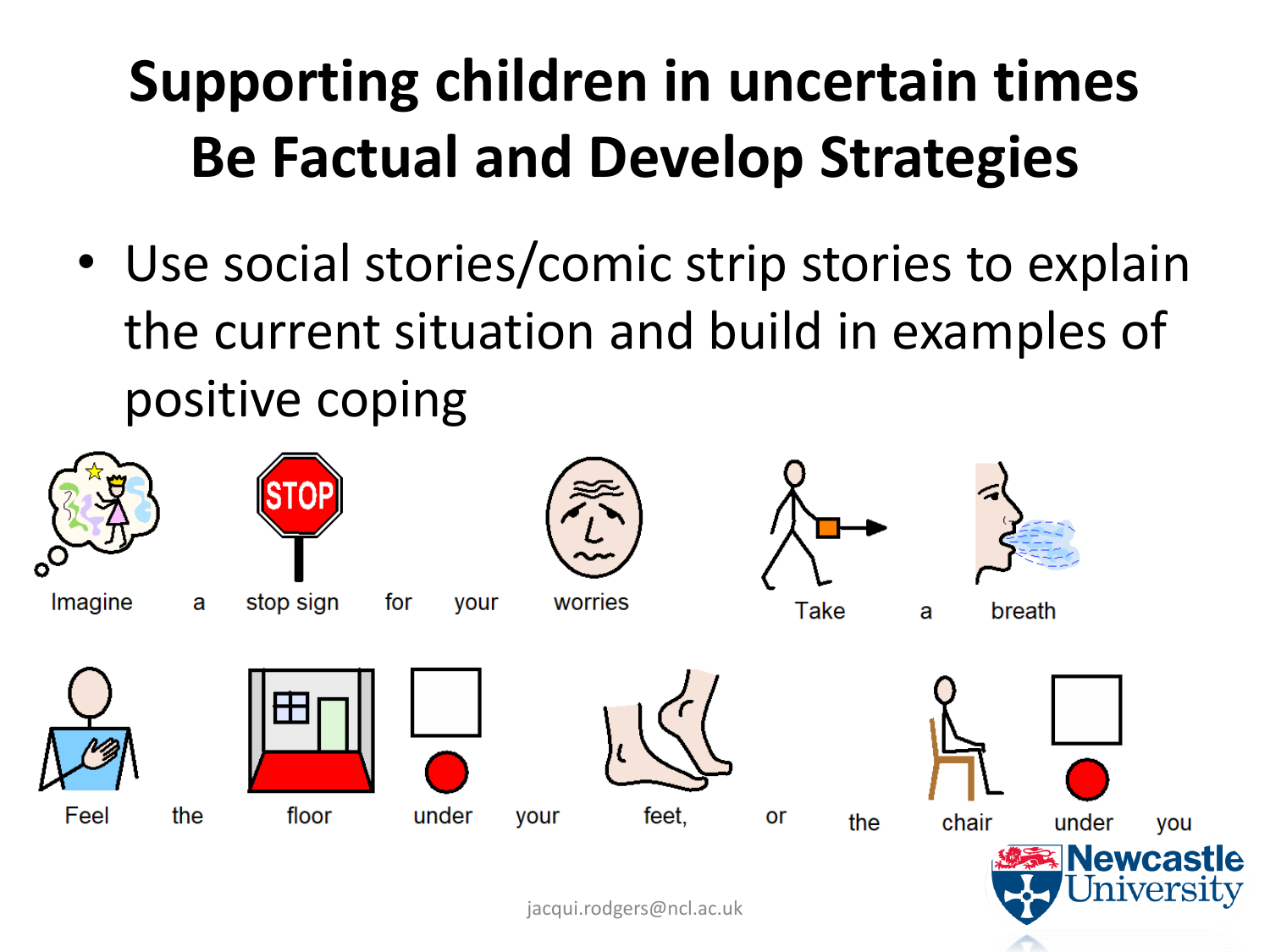#### **Supporting children in uncertain times Limit Information seeking**

- Discourage constant information seeking about COVID-19 (and model this!)
- Introduce strategies to get rid of sticky thoughts



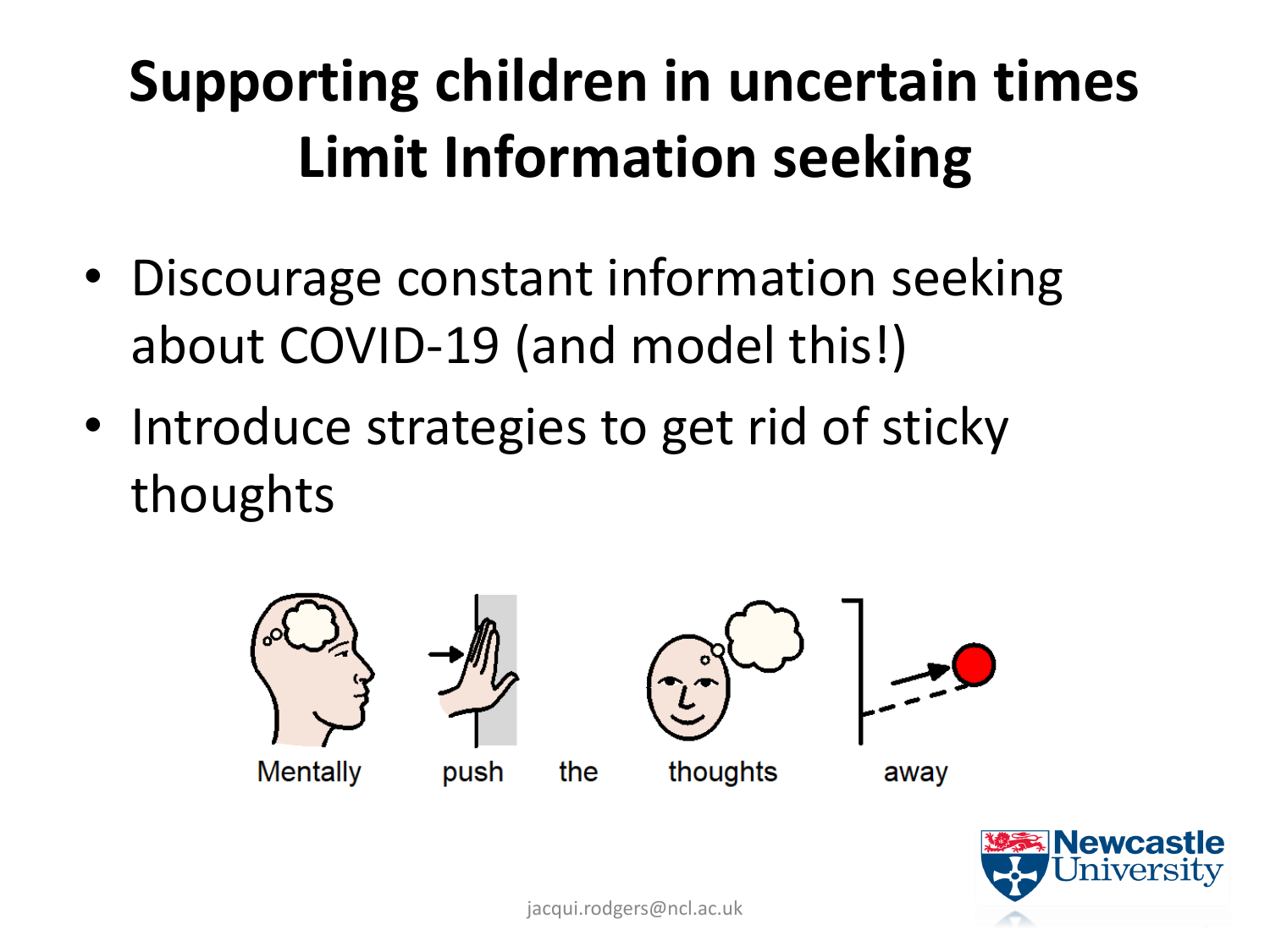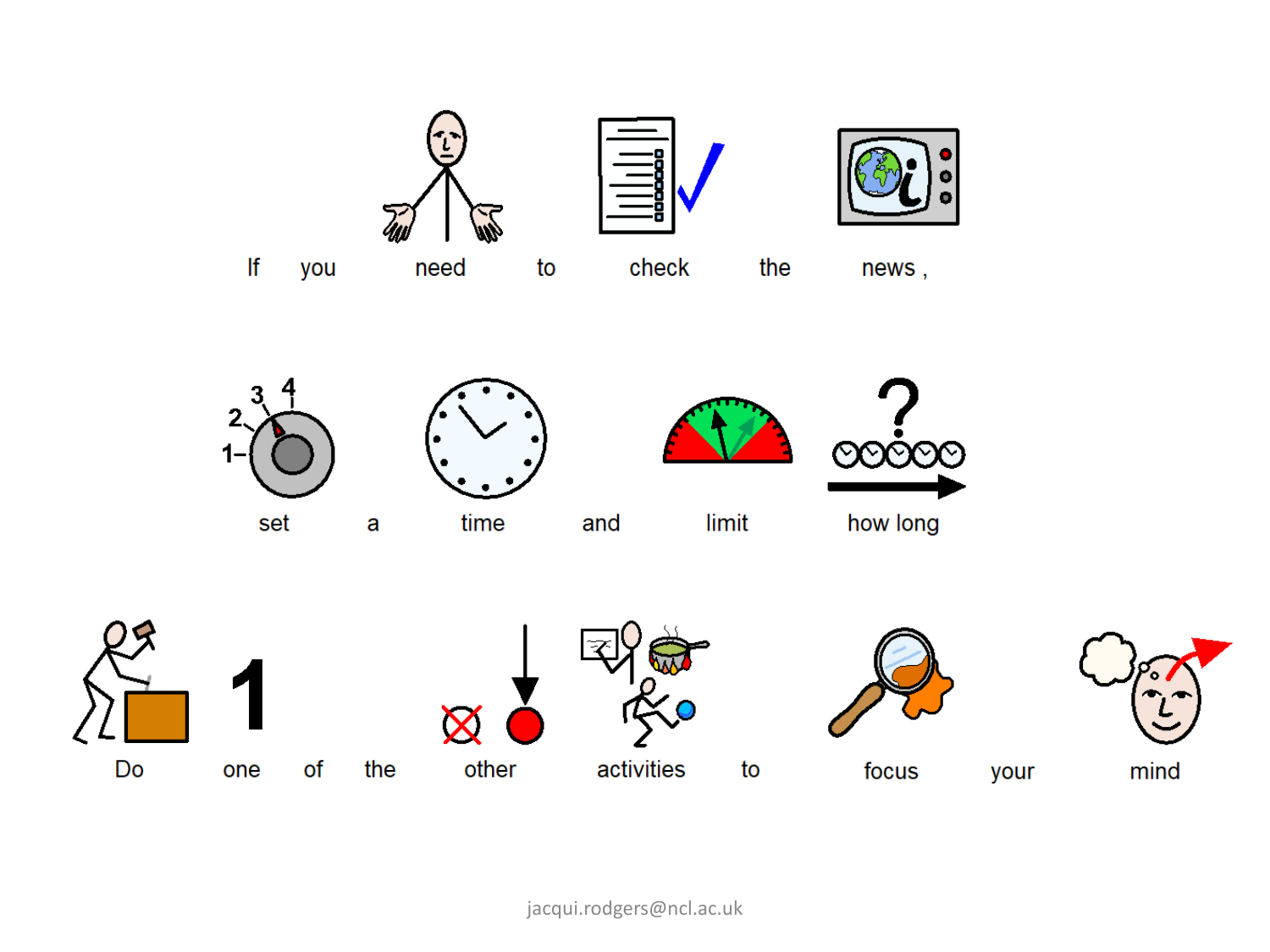#### **Supporting children in uncertain times Allocate time to listen and talk**

- Try to limit the number of assurance seeking questions you answer (this is hard!)
- Maybe have an allocated 'worry time' each day?
- Maybe have a 'worry box' to put the worries in and together look at it at the specified time
- This way your child will know when their worries will be addressed and this will be containing

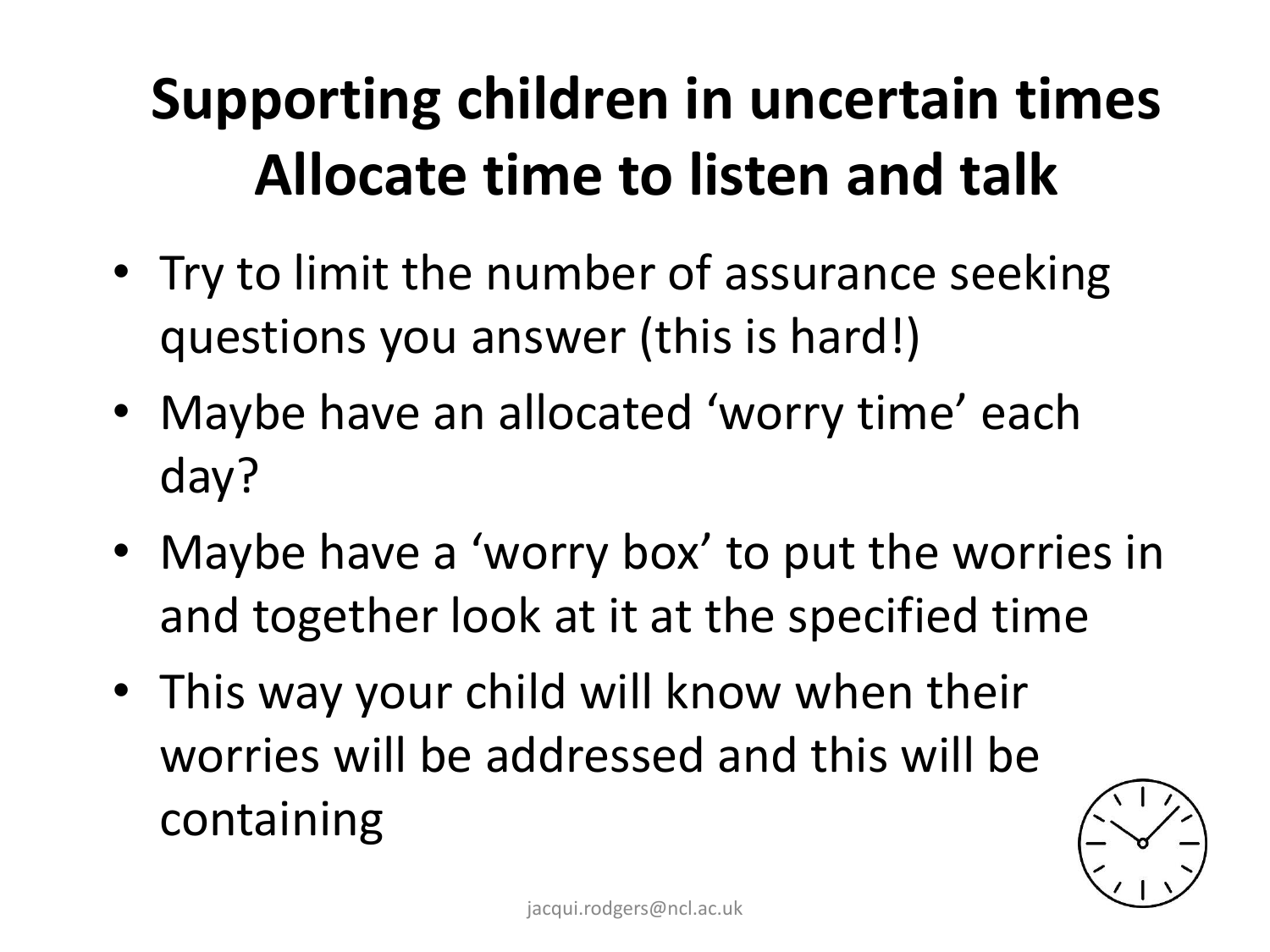#### **Supporting children in uncertain times Provide Structure**

- Draw up a schedule for the day
- Use visual structure or calendars, whiteboards, apps…….
- Encourage interests, hobbies and skills
	- They provide enjoyment, are comforting, containing and soothing.



Choose



Sensory

a

object  $iacqui.rodgers@nc$ 







you



when

feel anxious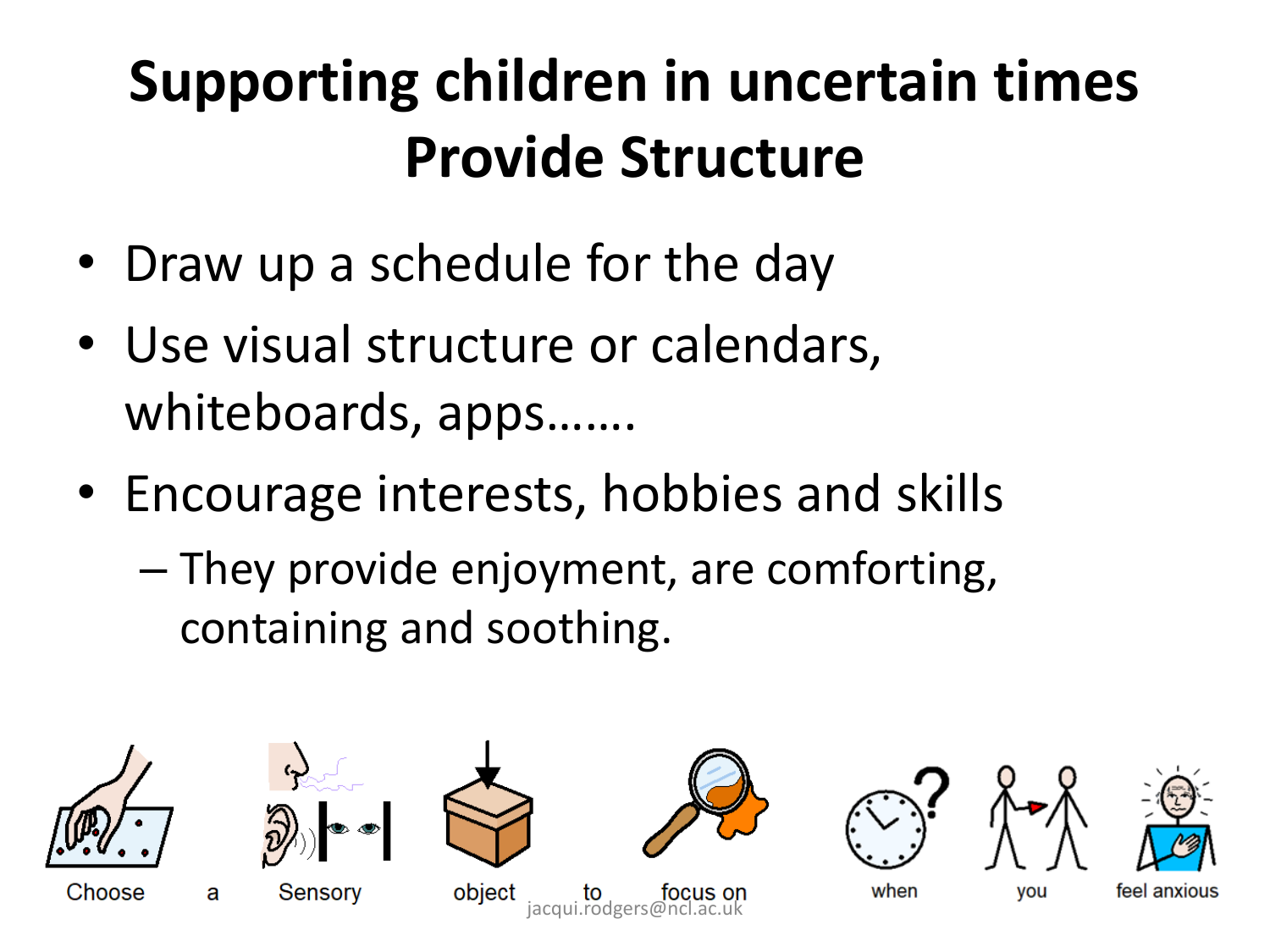

#### **Supporting children in uncertain times Think Positive!**

- Find positives where you can, use mood lifting strategies
- Plan for future events
- Distract with useful & enjoyable activities
- Try to maintain as much normal routine as possible

jacqui.rodgers@ncl.ac.uk

ao

for



Imagine



your happy

place,



virtual

trip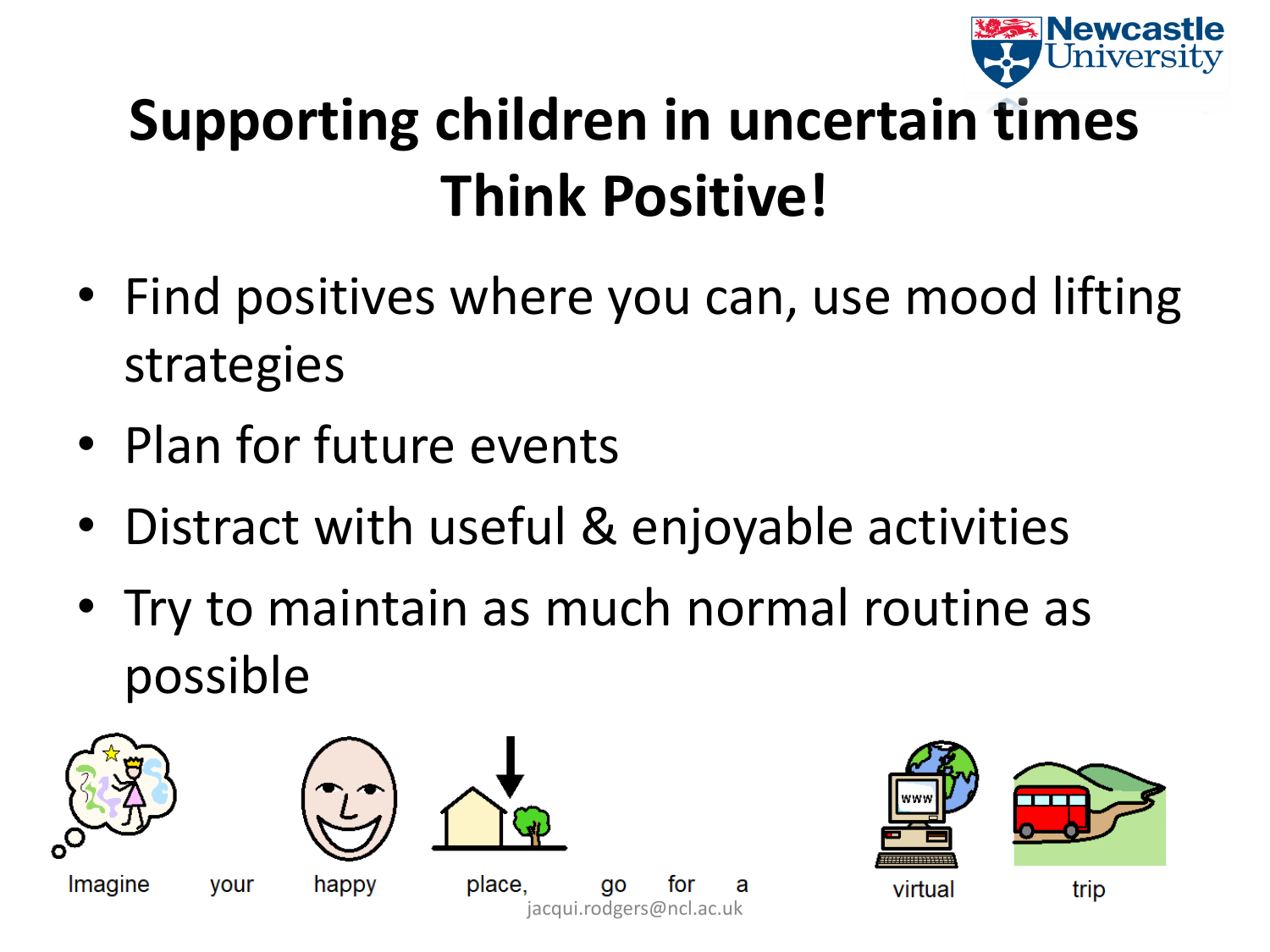#### **Supporting children in uncertain times Encourage Social Connectedness**

• Encourage (remote/virtual) contact with friends and family (but remember you may need to limit social media)



Message

a



to

wish

them

a







jacqui.rodgers@ncl.ac.uk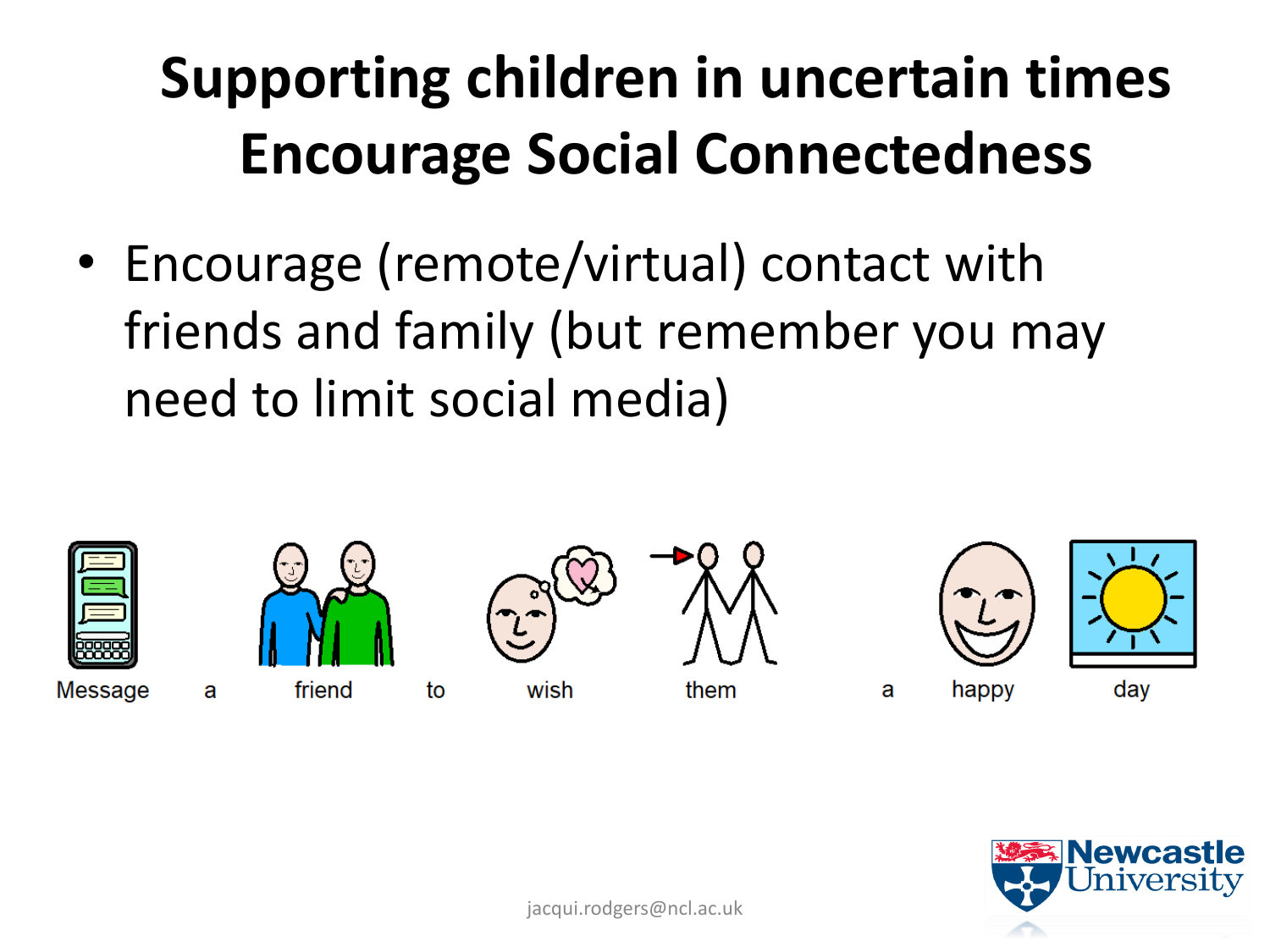## **Supporting children in uncertain times Relax and recharge**

- Build in 'recharge' time each day
- Practice relaxation techniques
	- Create a playlist of calming or happy songs
	- Create a watch list of favourite films and schedule movie time
	- Get some exercise
	- Download a mindfulness app or check out you

tube



**Newcastl**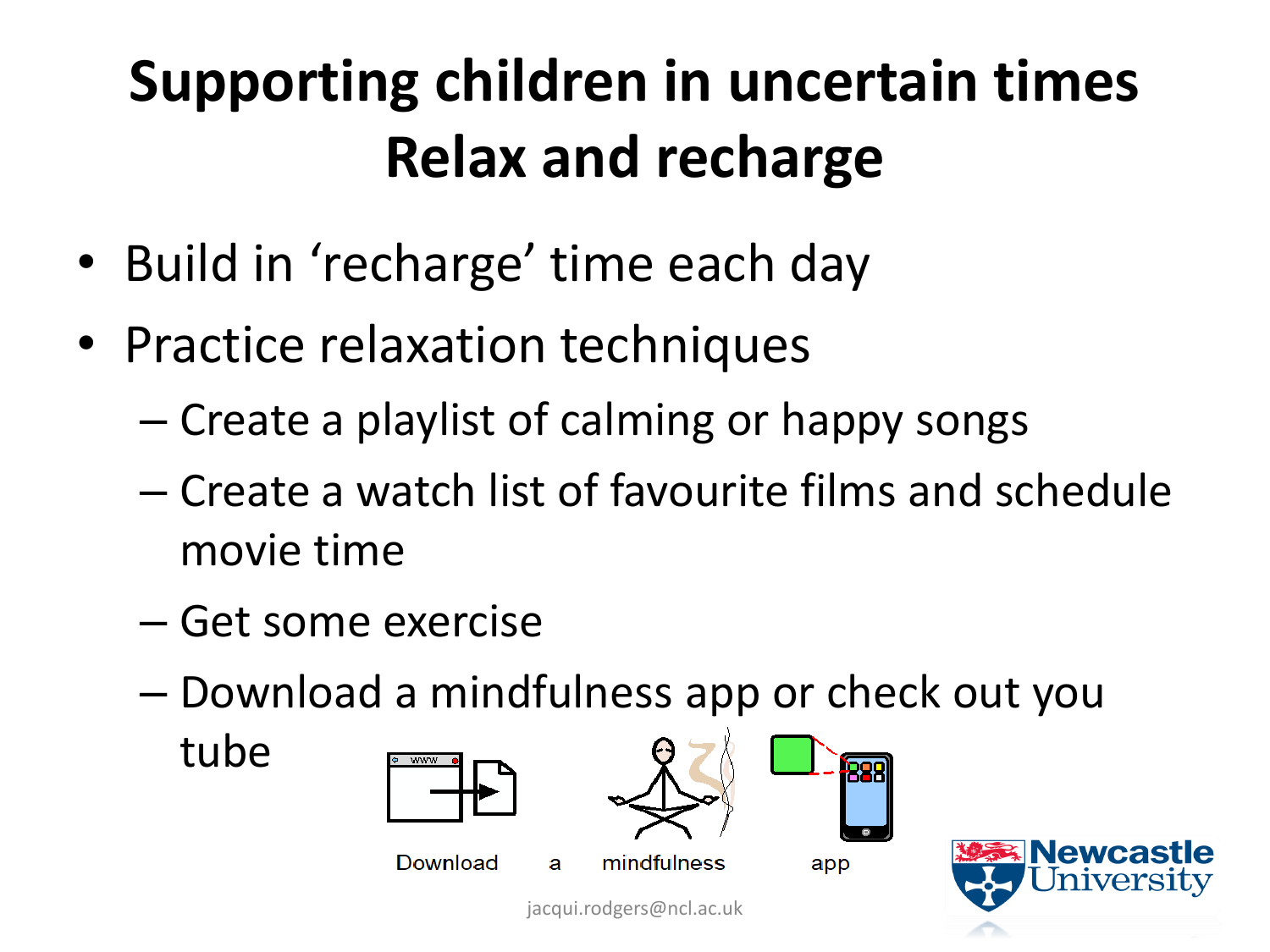# **Looking after yourself too**

- Reflect, relax and accept……
- This is a really unusual situation
- Your usual practices won't apply and may need to be relaxed a little
- Don't be too hard on yourself about
	- sticking to your usual rules (screen time etc…)
	- being the perfect substitute teacher!
	- managing home schooling AND home working
- You may not meet your own expectations, that's OK
- You can only do your best